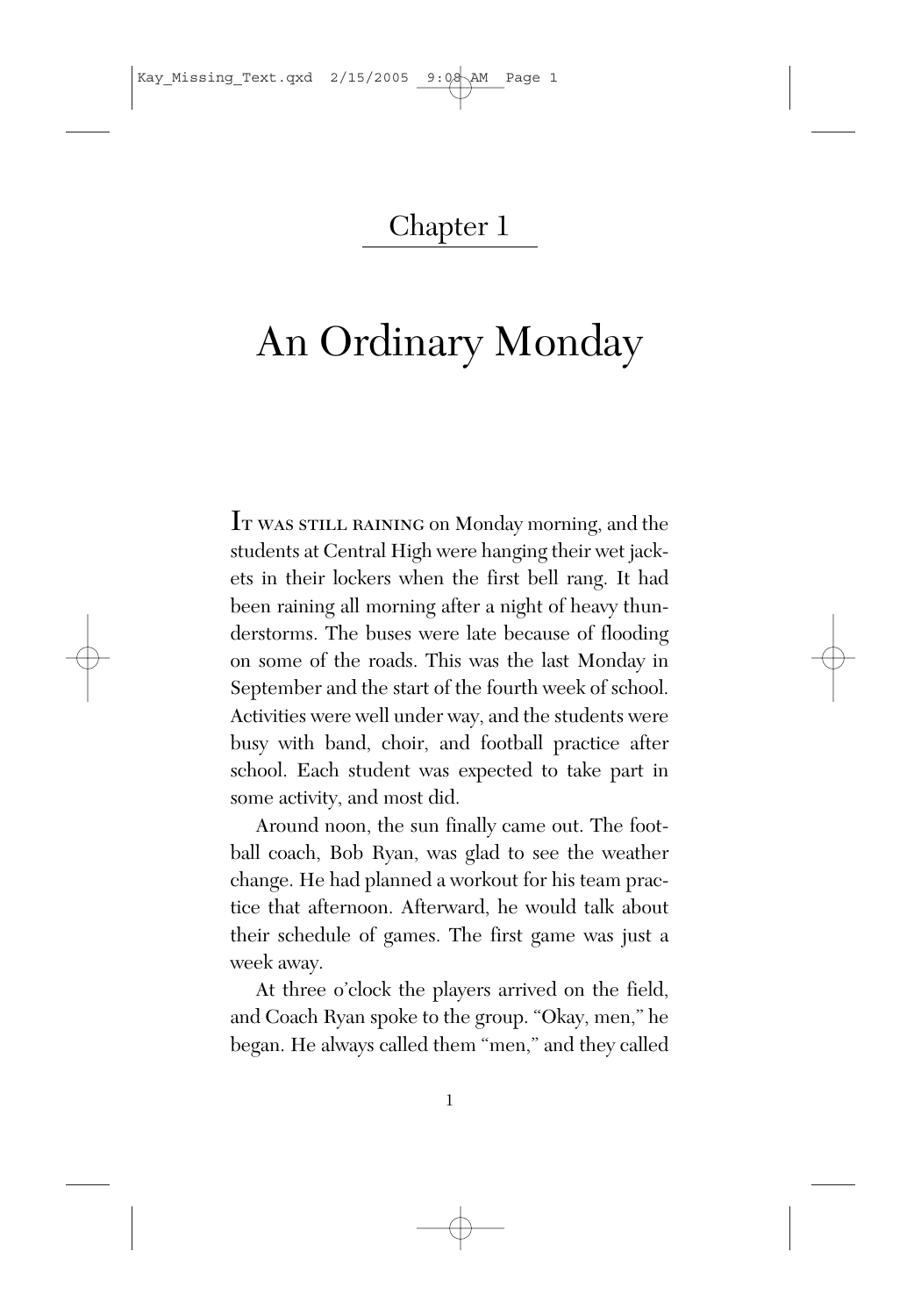him "Coach." "It's still pretty wet out there, but that's part of football. The weather isn't something we can plan on, and we're going to have to play games in rain and snow. So, let's see what you're made of! Show me what you remember from Friday's practice. Get out there and get dirty!"

"Coach, where's Mark?" asked Chuck, the quarterback. "We practiced the screen pass with him on Friday."

"Hey, has anyone seen Ellison?" the coach asked. No one responded. No one seemed to know where he was.

Coach Ryan said, "Frank, you take the screen pass for today. Chuck, after practice see if you can find out where Mark is. If he is sick, he should have let someone know he wasn't coming to practice. Let's go. It's getting late."

After practice, Chuck called Mark's mother, Mrs. Ellison, to find out if Mark was sick.

"Hello, Mrs. Ellison. This is Chuck Shaw. I was wondering how Mark is."

"Hello, Chuck. Why Mark is fine. I'm the one with a bad cold."

"He wasn't at football practice today, so the coach asked me to call," said Chuck.

"That's strange. He always goes to practice. He looks forward to it."

"I know, Ma'am. I asked some of the kids on his bus, and they said he wasn't on the bus today."

"Oh well, that's because I said he could use my car since I was home anyway. But, he isn't home yet, and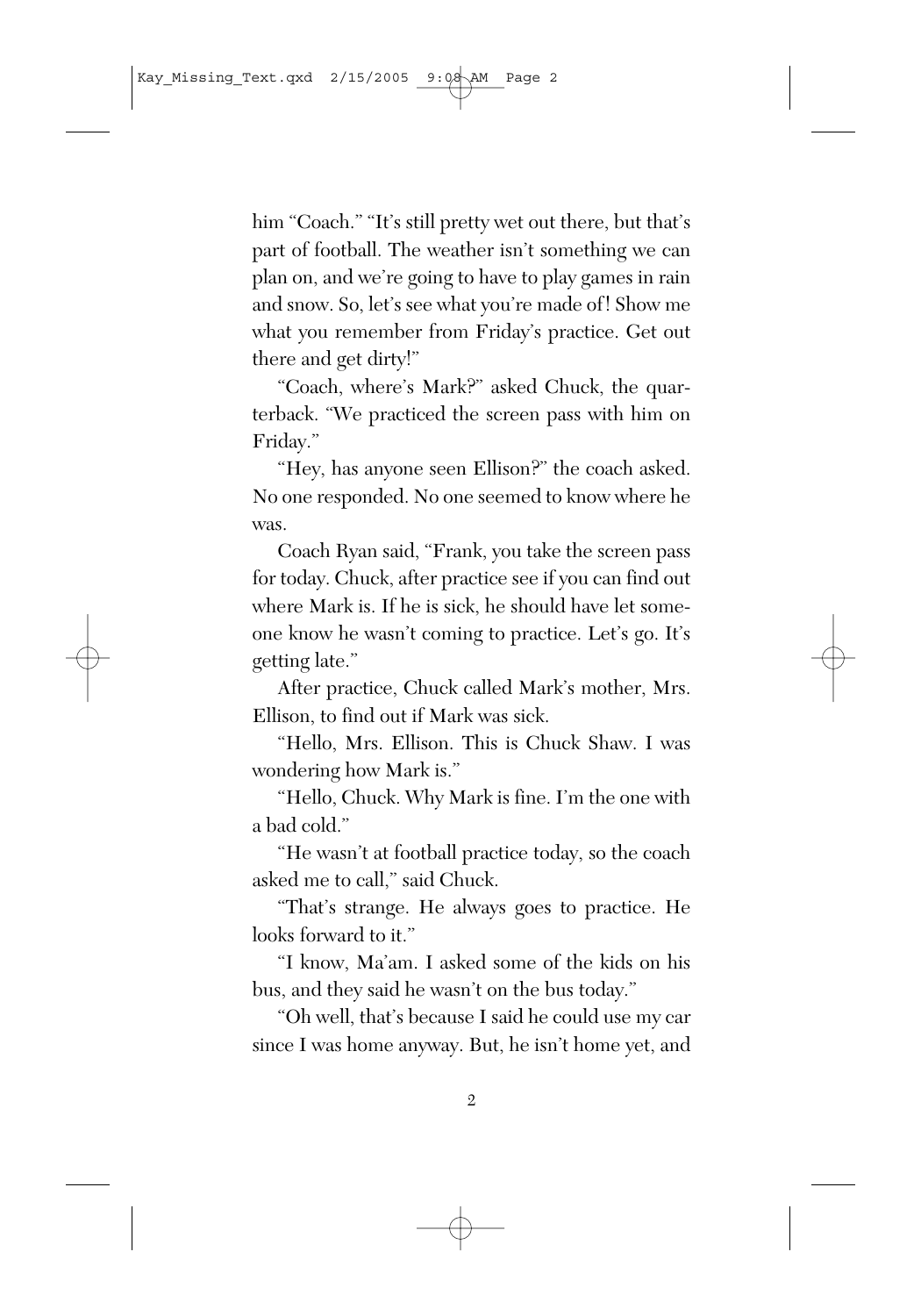he should be. Now I'm getting worried. I hope he didn't have a problem with the car."

"Don't worry, Mrs. Ellison. I'm sure you'll hear from him." Chuck hung up the phone and immediately called Coach Ryan.

"Coach, it's Chuck. I called Mark's house and spoke to his mother. She said Mark isn't sick and that he drove to school today. But, she hasn't heard from him. She's pretty worried."

"That's not like Mark. He's a good student and always comes to school. I wonder if he had car trouble."

"That's what I was thinking. Should we call the police?"

"That's a good idea. I'll call Police Chief Williams, and I'll call you back, Chuck."

"Okay, Coach."

Coach Ryan dialed the number for the police station and told Chief Williams what was going on. "Matt, it's Bob Ryan. I've got a problem here. One of the boys on my team, Mark Ellison, didn't show up for school or practice, and his mom doesn't know where he is. Have you had any reports of car accidents today?"

Chief Williams said, "We've been busy all day with flooded cars, but I haven't seen the Ellison boy. What kind of car does he drive?"

"I don't know," the coach answered. "You'll have to ask Mrs. Ellison. You can imagine how worried she is."

"I'll take a ride over to their place and talk to her. Thanks for letting me know. By the way, how is our